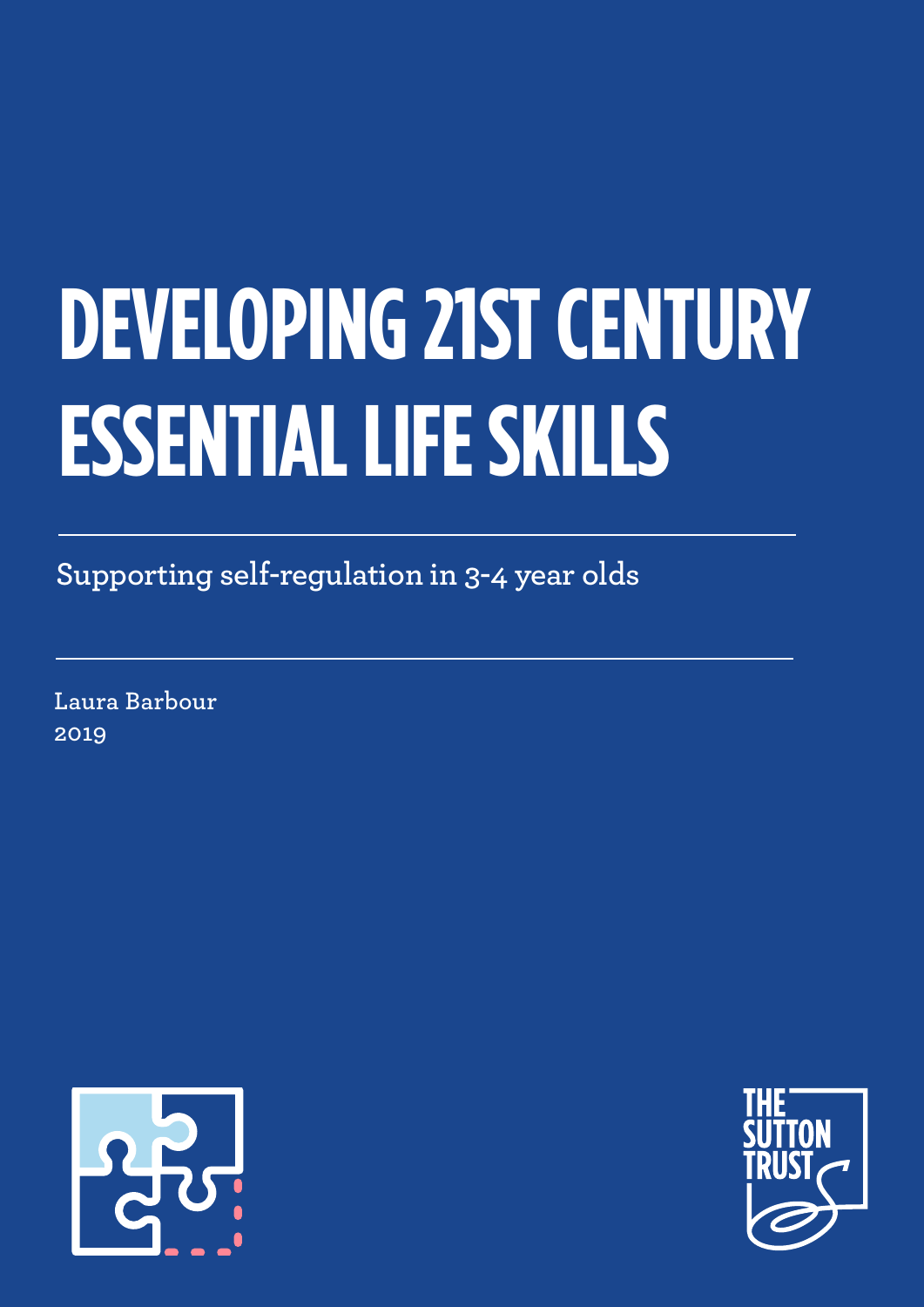

# **DEVELOPING 21ST CENTURY ESSENTIAL LIFE SKILLS SUPPORTING SELF-REGULATION IN 3-4 YEAR OLDS**

### **A PILOT**

#### Introduction

Self-regulation has been identified as a 21st Century Essential life skill, underpinning all other aspects of learning with a significant impact on a child's long term life chances. When it comes to Essential Life Skills there is no level playing field, any more than there is for more academic skills. The Department of Education's Effective Pre-School, Primary & Secondary Education Project (EPPSE) study identifies an association between socio economic background and self-regulation in the early years (Sammons et al., 2014) and social disparities in confidence later in adolescence (Sammons et al., 2014). Moreover, some of the adverse impacts of poverty are moderated by self-regulatory skills: Low-income children with better self-regulatory skills are more resilient to adverse psychological outcomes (Blair, 2010; Blair & Raver, 2012).

Research strongly suggests that Essential Life Skills are laid down during the early years in the family and preschool. It may be too late to intervene effectively during primary or secondary education; 'getting it right early' is the key to successful intervention.

As children's early development of self-regulation is highly dependent on the quality of their early social interactions, early years educators are in a unique position to have a major beneficial influence on children's development beyond the home environment.

The Early Learning Goals which are measured as part of the Foundation stage profile at the end of Reception year have been revised - in Personal, Social and Emotional Development (PSED) 'selfregulation', 'managing self' and 'building relationships' are replacing 'making relationships', 'selfconfidence and self-awareness', and 'managing feelings and behaviour'.

As a result, there is increased interest in Self-Regulation with early years practitioners keen to understand how to best support the children that they work with to meet these goals. Self-Regulation is often defined and interpreted in different ways leading to confusion. This pilot action research project and the resulting manual comes at a particularly pertinent time for the sector as they explore the concepts. It is a resource that has been developed by Dr David Whitebread formerly acting head of the PEDAL centre University of Cambridge. Dr Whitebread is one of the leading academic figures investigating the significance of Self-Regulation in early childhood, drawing on his expertise and wide knowledge of the subject as well as those of other leading academics in the field in particular Nancy Perry.

This pilot project has aimed to bring the maintained and voluntary nursery settings together in a joint training programme f[ocused o](https://ecps.educ.ubc.ca/person/nancy-perry/)n supporting self-regulation in the Early Years.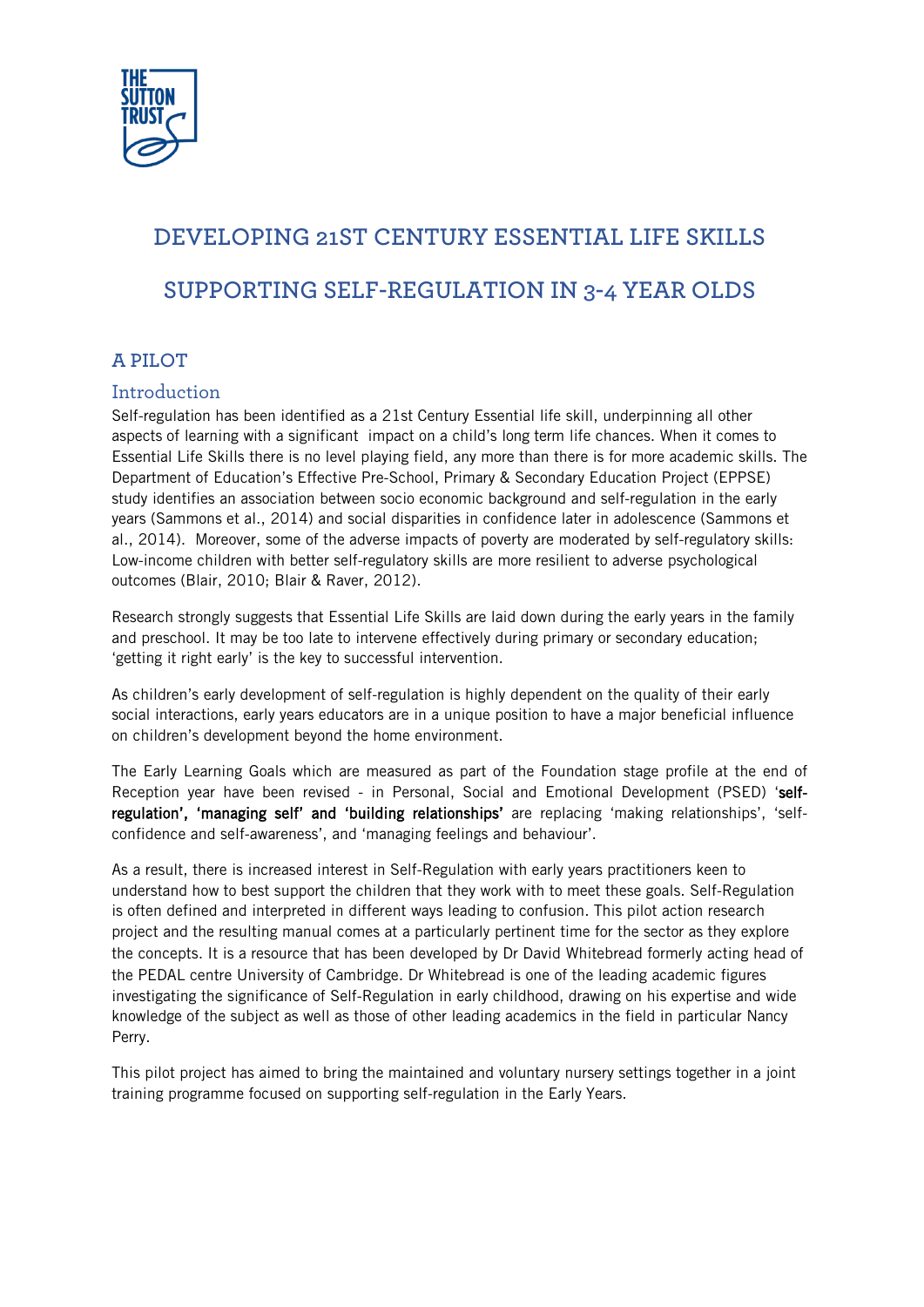

#### Policy environment for early years settings

It has been a challenging time for early years settings – both voluntary sector and maintained. The initial free 15 hour entitlement to early education focused on improving child development. The recent (2017) expansion of early years spending has been targeted at encouraging parental work by offering more hours of childcare (the 30 hours entitlement for two working parents ). There is concern that this has caused a shift in the government's early years policy focus to quantity of places rather than quality of provision. The introduction of the 30 hour offer has also brought increased financial challenges particularly for the voluntary sector nurseries who struggle to survive on the hourly rate for the funded hours when they are no longer able to top up via the remaining hours in the week . This has a knock-on effect on staff recruitment, retention and morale. There was a proposed reduction to existing good funding levels for maintained nurseries, this was granted a brief reprieve by the Children's Minister Nadhim Zahawi and confirmed by Gavin Williamson the Secretary of State at the end of 2019. They were responding to the case made by parents, teachers and nursery practitioners including a march on Downing Street in early 2019. The Sutton Trust also wrote a [blog](https://www.suttontrust.com/newsarchive/maintained-nurseries-the-jewel-in-the-social-mobility-crown/) in support of the role played by maintained nurseries.

# First key outcome: Three early years settings can demonstrate practical ways of improving self-regulation in areas of disadvantage.

# Settings engage in the programme and demonstrate an improvement in understanding of children's self-regulation and sharing of best-practice.

The project took place in three early years settings involving five lead practitioners – two classes from Old Church maintained nursery school, two nursery classes from Redlands primary school (Tower Hamlets) and one class from Bird in Bush voluntary day nursery (Southwark) part of the London Early Years Foundation (LEYF) social enterprise nursery chain. They were all selected for the disadvantaged area that they serve, the quality of their practitioners and their commitment to continuous development of their current practice.

All the planning meetings took place at Old Church but visits occurred between all the settings. As we anticipated the involvement of Old Church acting as the "learning hub" added a very helpful element of stability to the project. The commitment of the Head of Old Church, to the project along with the support from the Headteacher at Redlands Primary and CEO of LEYF played a valuable part in the success of the project.

There was an exceptional level of commitment from all the staff involved, but there were occasions when the extra demands of the pilot project served as a reminder of the challenges of tight ratios experienced by the voluntary sector due to funding restraints.

All settings took the opportunity to observe each other's practice at least once and a key component of the training was for the practitioners to share ideas and learn from each other during the training and feedback sessions. Comments included:

"The presentations of other practitioners were really helpful demonstrating how self-regulation could be promoted in early years settings." (Examples of the presentations are included in the manual).

"It was great to see the projects In other settings and share what worked well to promote selfregulation."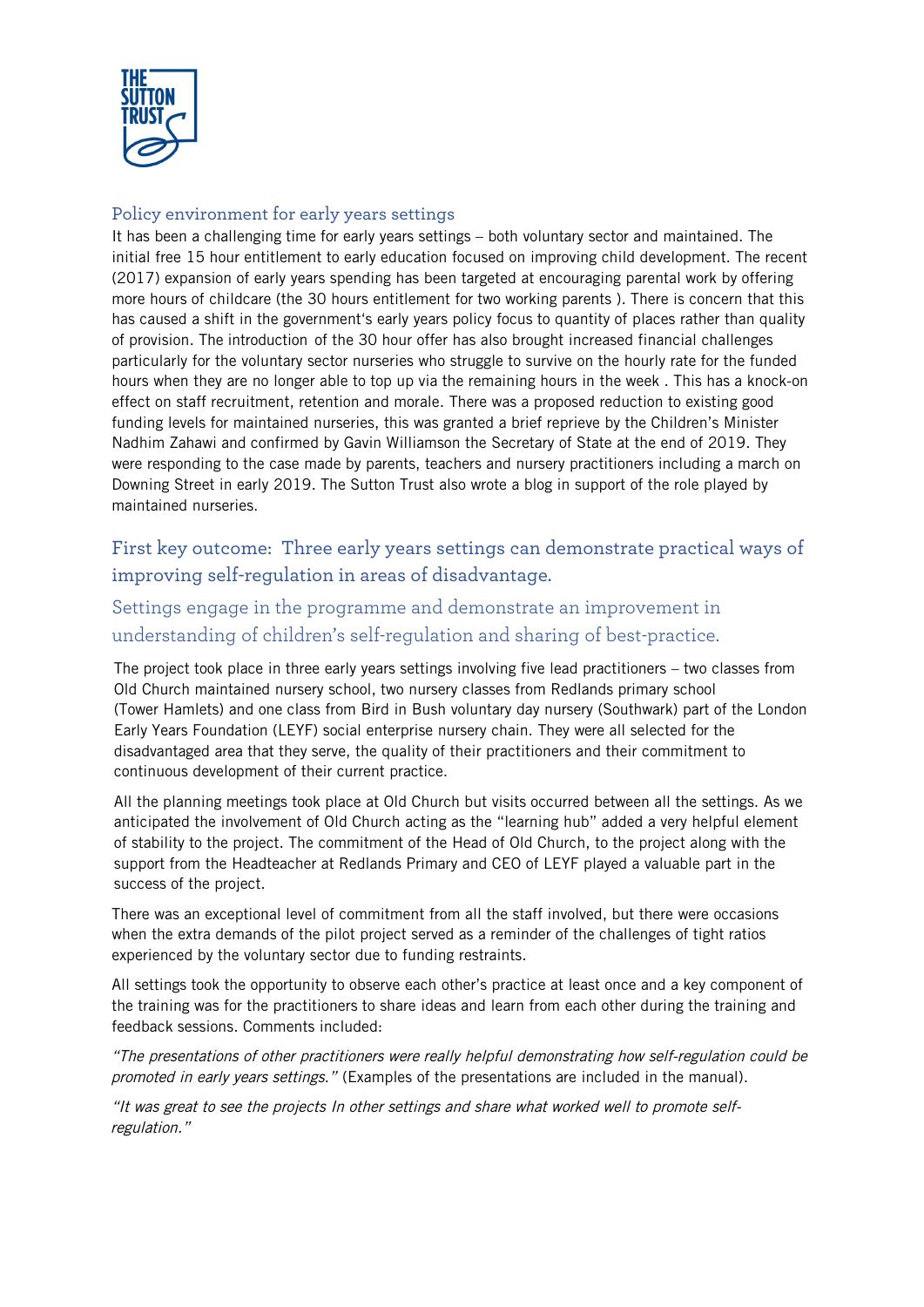

## Change to practitioners' understanding of self-regulation:

Quotes from practitioners:

"I felt that we had developed a good understanding of self-regulation through all the work we had done during the first part of the course. A good mix of theory and practical."

"I initially thought that self-regulation was synonymous with 'good' behaviour and whilst inhibitory control does play an important role it is not the only component - children who are highly selfregulated have started to develop their metacognitive thinking and have an awareness of not only what it is they have learnt but also how they have learnt it."

"I now know what to look for and what to promote when working with the children to enable them to be more self-regulating."

"It has made me prioritise – giving children the time and space to work things out for themselves."

- Planning activities to allow as many opportunities as possible for children to make their own decisions
- Reinforce learning by enabling children to try new strategies in different contexts
- Let the children suggest the activities.
- Never say 'be careful to a child trying something new our anxiety can demotivate children"

### Second key outcome: Children's self-regulation is improved by an approach that can be replicated and shared.

Activities developed, trialled and evidenced. A manualised approach is created which can be shared and is ready for the next stage of evaluation.

This action research project and the resulting manual provides support for early years practitioners who are exploring the concepts of self-regulation and the implications for practice. The manual sets out a professional development program for pre-schools which is designed to enhance their support for self-regulation abilities in children aged 3-4.

April 2018 to March 2019 Dr David Whitebread led an action research project based on an existing model of support for developing Self-Regulation in early childhood.

First phase - the practitioners received training on the key concepts of self-regulation with an opportunity to reflect on existing practice and try out modified ways of working.

Second phase - practitioners planned, delivered and reported on their own projects.

Final phase - the group (5 practitioners and Laura Barbour(Sutton Trust) led by Dr David Whitebread planned and designed the manual to support ongoing dissemination of this model of support. The manual is available on the Sutton Trust website.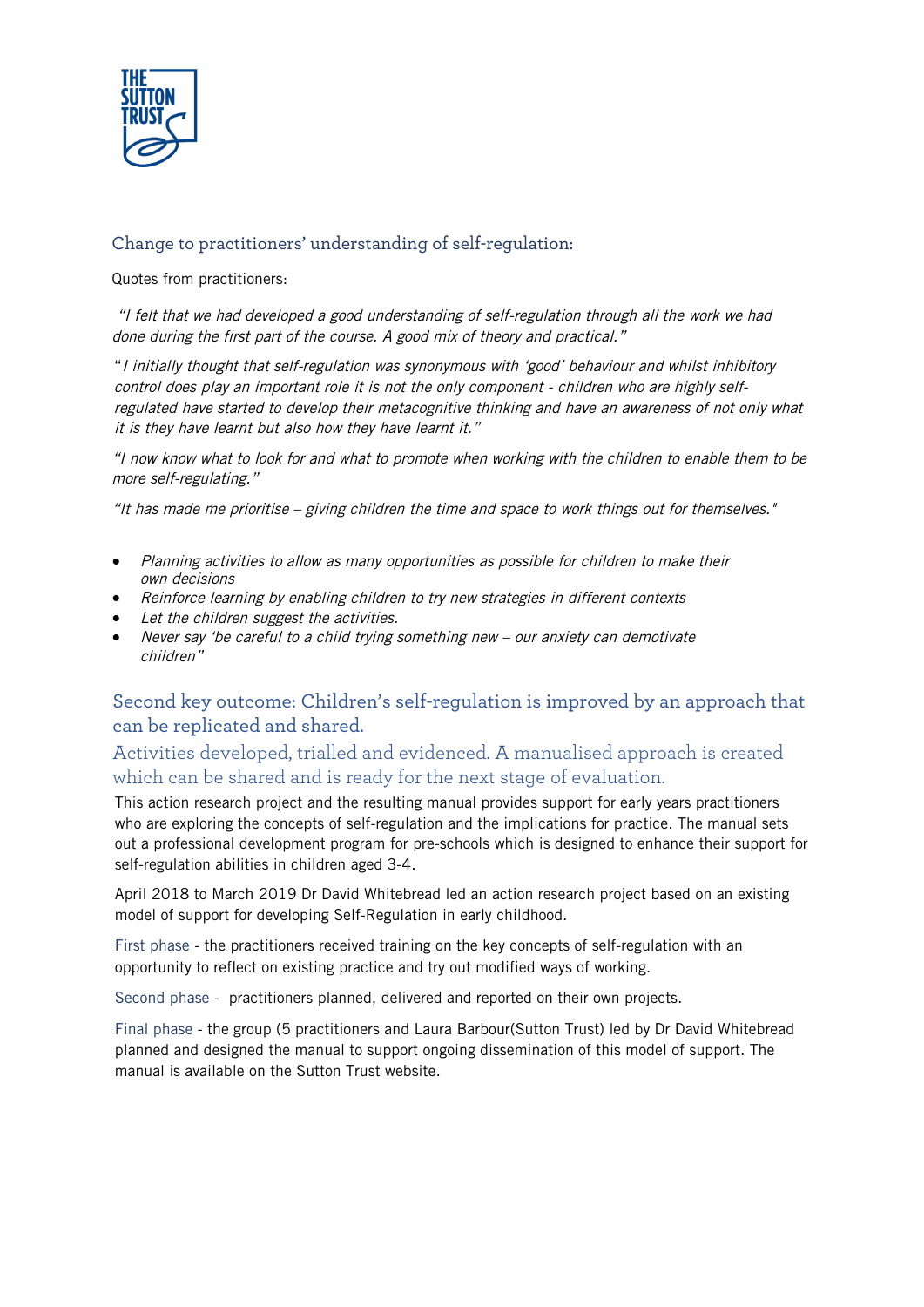

The manual lists in detail the project and the qualitative evaluation by the practitioners – separate quantitative evaluation was also carried out by Professor Kathy Sylva's team from the University of Oxford's Department of education. Available on the Sutton Trust website.

#### Impact on children:

Quotes from practitioners:

"Practitioners can play an important role in helping children reflect on their learning. The children were really excited by the activities not because they were new but because they were being encouraged to approach the tasks in a new way."

"Collaborative problem solving and investigative activities were particularly motivating for children as it creates an environment whereby children and adults are working together as co-learners. After taking the time to reflect on their learning, children were then able to take what they had learnt and reapply this in different situations."

"Peer tutoring works well , where one child teaches another something they know or have been taught by an adult or another child."

#### Practical guidance influencing change:

Children's Independent Learning Development (CHILD)

provides statements to help monitor children's self-regulated learning (quotes from practitioners):

"I found the CHILD statements very useful, not only as a way of learning about self-regulation but as <sup>a</sup> tool to keep what is important at the fronts of our mind. They will be very useful in future staff training."

"I feel that I would definitely use the CHILD statements to help inform my practice and as a

measure for the children that we work with…. using CHILD has helped me feel more confident in being able to promote self-regulation."

"I am writing more observations which include elements of self-regulation."

"I now notice children demonstrating many of the CHILD statements on a daily basis."

# Third key outcome: An 'upstream' evaluation model focusing on self-regulation in the early years is developed.

We carried out a feasibility trial including pre and post measures, testing out appropriate measures sensitive to change in self-regulation in the early years.

A field-test of a wide array of measures of self-regulation that could be used in future evaluations to examine the effects of the continuous professional development (CPD) programme on children's development. A team from the University of Oxford led by Professor Kathy Sylva and May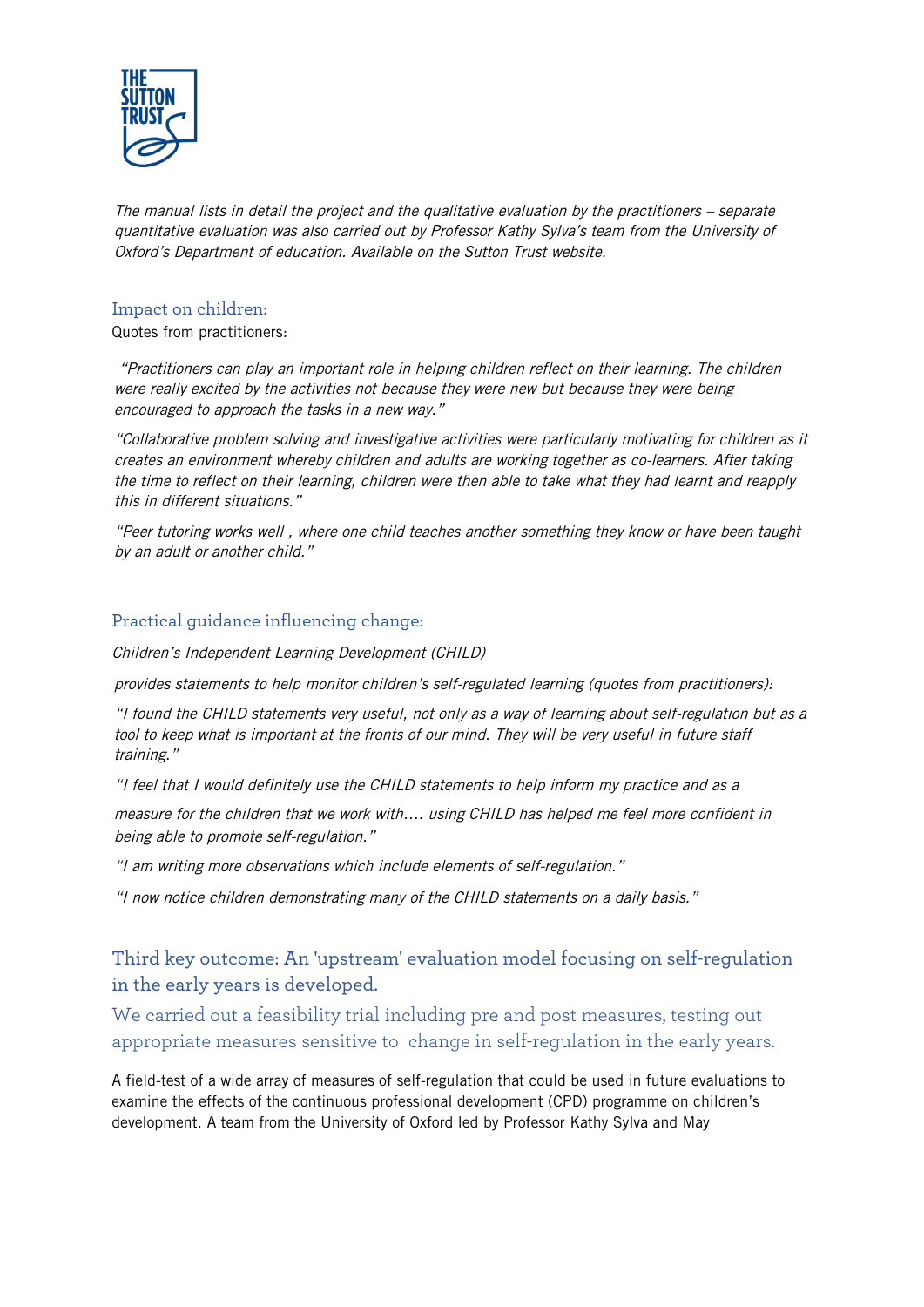

Shakespeare implemented the trial (full report available on the Sutton Trust website). 46 children were tested at pre-test and the expanded sample at post-testing was 78.

The CHILD measurement tool provides the framework for David Whitebread's approach to supporting children's self-regulated learning in the early years. This pilot was an opportunity to attempt to further validate the tool within the early years context and to examine the correlation with another validated practitioner administered measurement tool, the Child Self-Regulation and Social Behaviour Questionnaire (CSBQ) as well as direct tests administered by external assessors.

#### Research questions we aimed to answer:

- Do the measures of self- regulation show change over time? In other words, do they show 'improvement' in children that might be attributed to the effect of the CPD programme?
- Are the various measures related to one another? In other words, are they measuring the same or different things?
- How do the measures of self- regulation relate to the British Ability Scale vocabulary test?
- How do the direct, behavioural measures of self- regulation relate to different teachercompleted questionnaires?
- Are the 'hot' (involving emotions) measures of self- regulation related to the 'cool' ones?
- Are the two teacher-completed rating scales for self-regulation related to each other, i.e., measuring similar aspects of children's development?

#### To summarise:

Children improved (scored significantly higher) at post-test in 16 out of a total of 17 measures. Since all the measures showed significant gains over time, it is suggested that all might be appropriate as evaluation tools to detect the effects of an intervention. In the absence of a control group, the study cannot show that the programme was successful. However, children's gains on virtually all the measures are compatible with the view that the intervention improved children's self-regulation. This is a plausible hypothesis but would require further robust trials including a randomized control group to confirm.

Settings and schools wishing to internally monitor children's progress in terms of self-regulation can use the CHILD, which has been validated in this study through its close association with the CSBQ (which has been validated extensively against other instruments). However, any formal evaluation of the Whitebread professional development programme could not be evaluated via the CHILD since this rating scale is part of the programme itself. Showing improvement on the CHILD would only demonstrate success at 'teaching to the test'. However, formal evaluation of the Whitebread programme could use the CSBQ questionnaire, which is an independent measure and appears to measure the same things as the CHILD. Because the CSBQ is only modestly related to the researcher administered direct tests of self-regulation/executive function, a good outcome battery in any future evaluation would include at least one or two of the direct child tests.